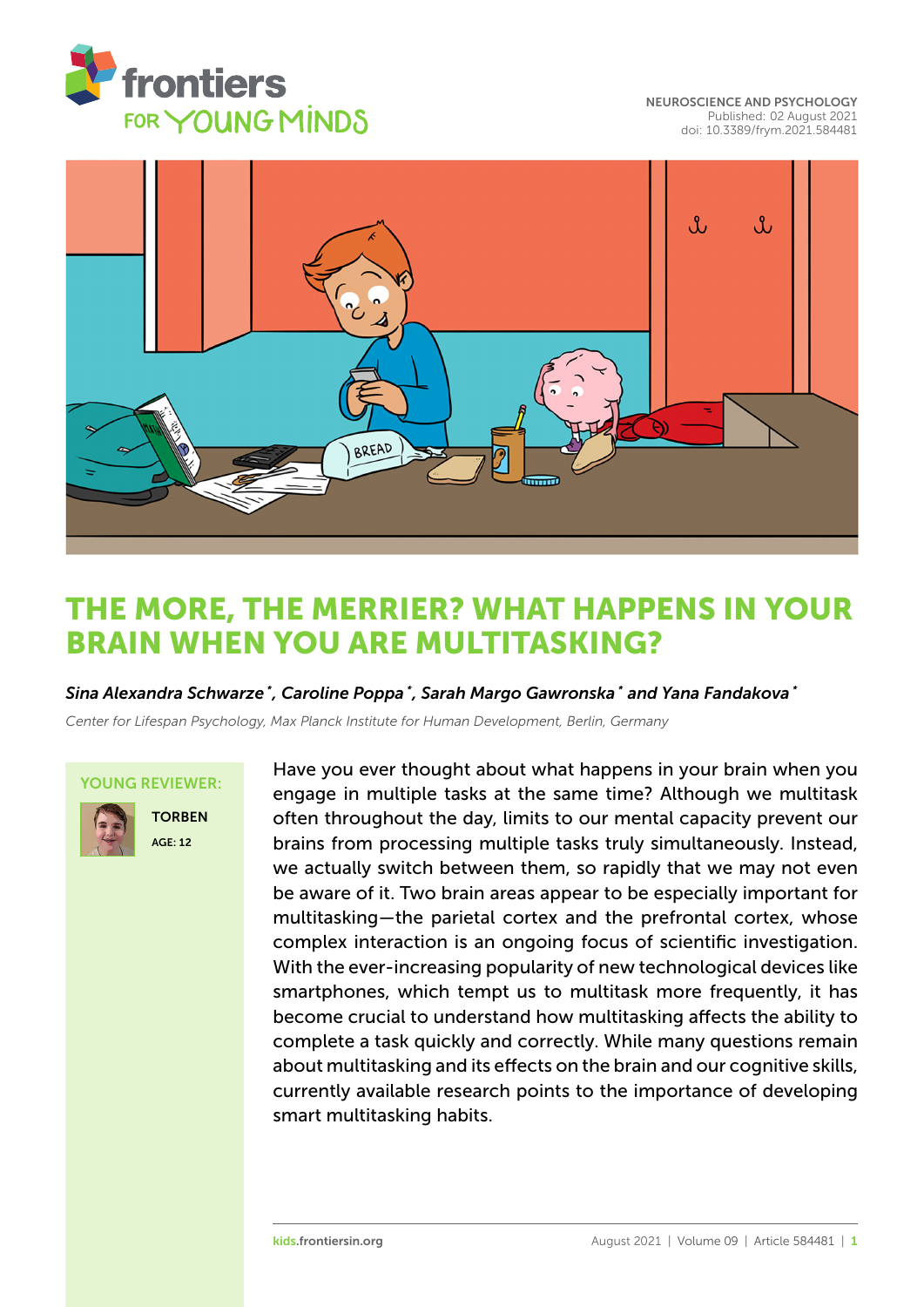# CAN MORE BECOME TOO MUCH?

Sometimes, more is better. Picture yourself in your kitchen with friends, baking your favorite chocolate chip cookies. You cannot get enough of them, so you have decided to double the recipe today! While gathering the ingredients, your growling stomach reminds you of what you learned in your latest biology lesson, about the fascinating digestive roles of gut bacteria. You begin to share your new knowledge with your friends as you simultaneously try to calculate the doubled measurements and whisk the ingredients together. But wait—how much sugar do you need, exactly? To ensure that you are doing the math correctly, you realize that you need to pause your explanation of gut bacteria. Clearly, more is not always better: while your stomach may be able to handle the extra cookies, adding more tasks to be processed can sometimes prove too much for your brain.

You have likely done two things, such as baking or talking to friends, *separately*, many times, without any problems. However, if you attempt to do both *at once*, you might find yourself struggling to handle either task as well as you normally could. This is called the cost of multitasking, and it occurs when the same **cognitive** (brain) resources are required by two or more tasks at the same time.

Why are brain scientists interested in multitasking? Humans have likely always multitasked, but recently, new technologies have made it a more common feature of our daily activities. Smartphones, for example, have become our constant companions and are often used to do several things simultaneously. Increased multitasking brings up many questions and concerns.

Many parents and teachers worry that the tech-savvy younger generation divides its attention too much between different activities and may grow up to be a bunch of unfocused "scatterbrains." Maybe you have even wondered about the effects of frequent multitasking yourself—is it "good" or "bad" for you? Before we address this question, let us look at what makes multitasking challenging and what happens in the brain.

## A BOTTLENECK IN THE BRAIN?

Why is our ability to perform two tasks at once limited? Scientists have developed laboratory experiments comparing participants' performances when they were performing only one task to when they performed two tasks simultaneously [\(Figure 1,](#page-2-0) based on the task described in [\[1\]](#page-6-0)). In two separate tasks, participants concentrated on a series of single letters. By pressing a button, they had to indicate whether the letter was a consonant or a vowel in the first task, and whether the letter was capitalized or not in the second task. In the so-called single-task condition, participants performed only one task

#### **COGNITIVE**

Relating to mental processes like learning, thinking, problem-solving, and memory, which are carried out by the brain.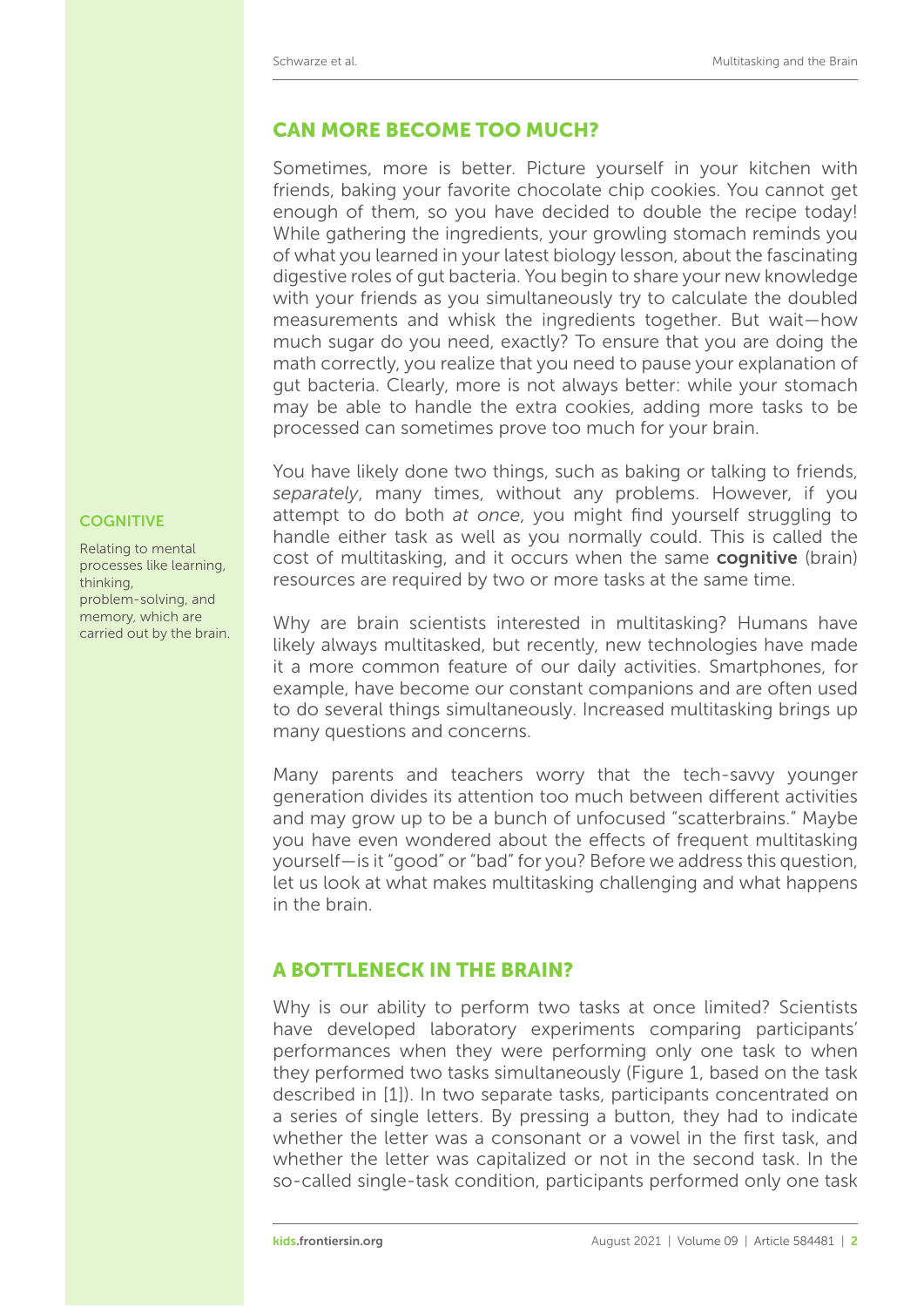#### <span id="page-2-0"></span>Figure 1

Experimental setup. (A,B) In the single-task condition, participants focused on whether the presented letters were written in capital or lowercase, and whether the letters were consonants or vowels. These tasks were performed separately, during independent task sessions. (C) In the dual-task condition, participants had to focus on both categories simultaneously for each letter, with 2.5 s in between letters.

#### **BOTTLENECK THEORY**

It states that the brain has a limited capacity for processing multiple tasks simultaneously, just like only one marble can pass through the narrow neck of a bottle at once.



at a time, whereas in the dual-task condition they had to complete both tasks simultaneously. So, while just one button press was required for a response to each letter in the single-task condition, the dual-task condition required two button presses for each letter: one for the vowel/consonant decision and one for the capital letter task. In this experiment and others like it, participants tend to respond more slowly to each of the two tasks in the dual-task condition compared to the single-task condition.

To explain this finding, scientists have developed several theories. One of the most influential is called the **bottleneck theory** [\[2\]](#page-6-1). Think of the neck of a bottle filled with marbles: only one marble at a time can pass through. Similarly, just one task at a time can move through the bottleneck of limited processing capacity in the brain. The other task must wait until the first one is completed.

In our earlier example of baking, measuring sugar and telling your friends about your biology class can be pictured as two separate marbles attempting to move through the bottleneck. Mentally doubling the recipe measurements then adds a third marble that needs to pass. Some of these tasks are more complicated and thus need more of your capacity, represented by the larger size of the marble [\(Figure 2\)](#page-3-0). The task marbles cannot move through the bottleneck at the same time, so they are dealt with one after another. After partially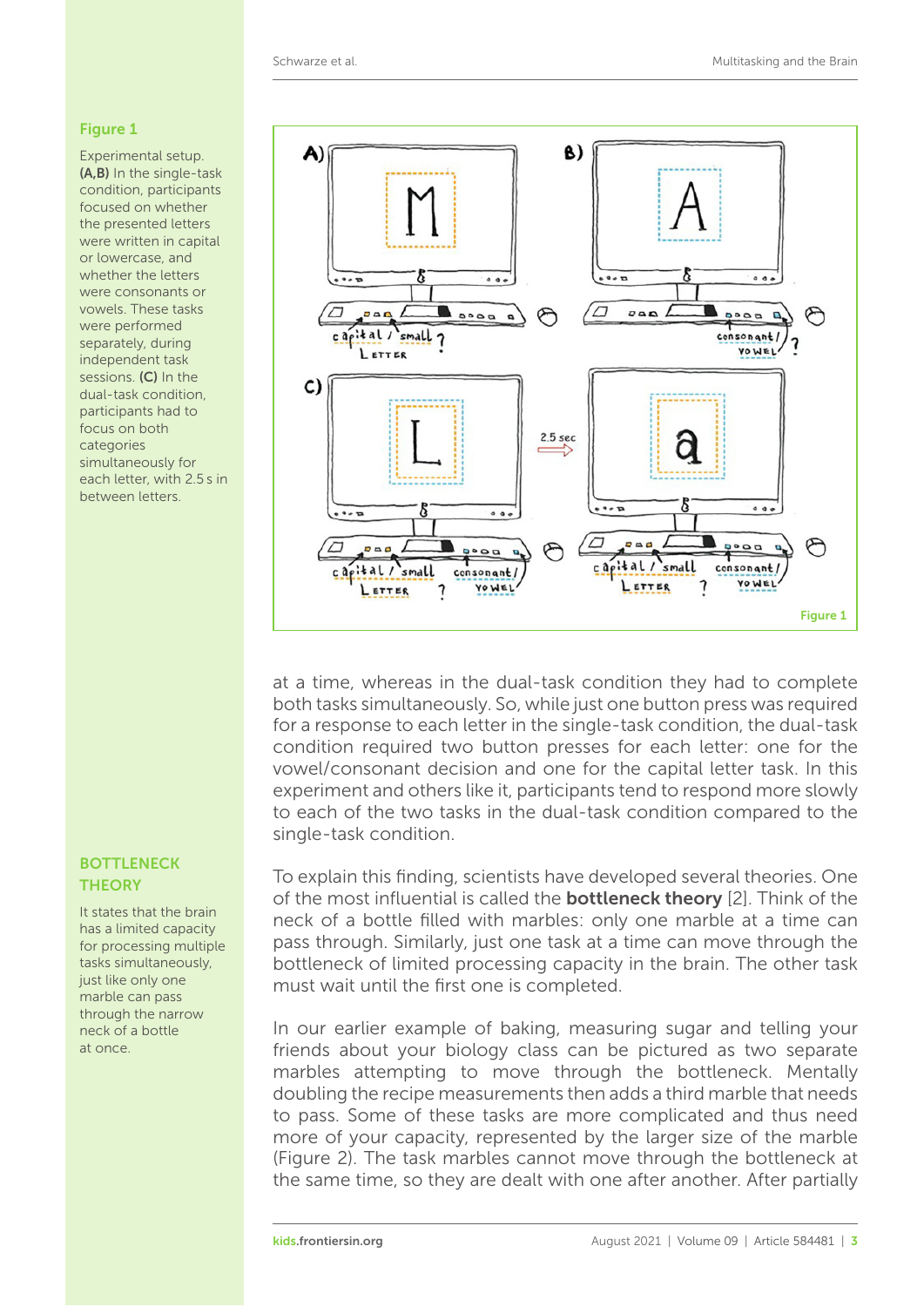#### <span id="page-3-0"></span>Figure 2

The bottleneck theory states that our brain has a limited capacity for processing and performing multiple tasks simultaneously. To envision this concept, imagine your brain was a bottle filled with marbles, each marble representing a task. The moment you perform one task, the corresponding marble has to pass through the bottleneck. But, *only one marble at a time* can pass through the bottleneck. Similarly, only one task at a time can be processed in your brain. In addition, some tasks require more brain capacity represented by the different sizes of the marbles.

## FUNCTIONAL **MAGNETIC RESONANCE** IMAGING (FMRI)

fMRI uses a strong magnetic field to take images of the brain. For example, when human participants work on a task, it can show the brain regions that are activated for that task (learn more here: https://kids. frontiersin.org /article/10.3389 [/frym.2019.00086\)](https://kids.frontiersin.org/article/10.3389/frym.2019.00086).



completing one task, you rapidly switch to the next one and then back again to the first, repeatedly. Thus, you *feel* like you are doing multiple tasks simultaneously.

# ARE THERE MULTITASKING "HOTSPOTS" IN THE BRAIN?

With a technology called **fMRI** [\[3\]](#page-6-2), scientists can measure how active the various regions of the brain are while someone performs a task. Using fMRI, scientists have identified two main brain areas where this switch between tasks happens during multitasking. The **prefrontal**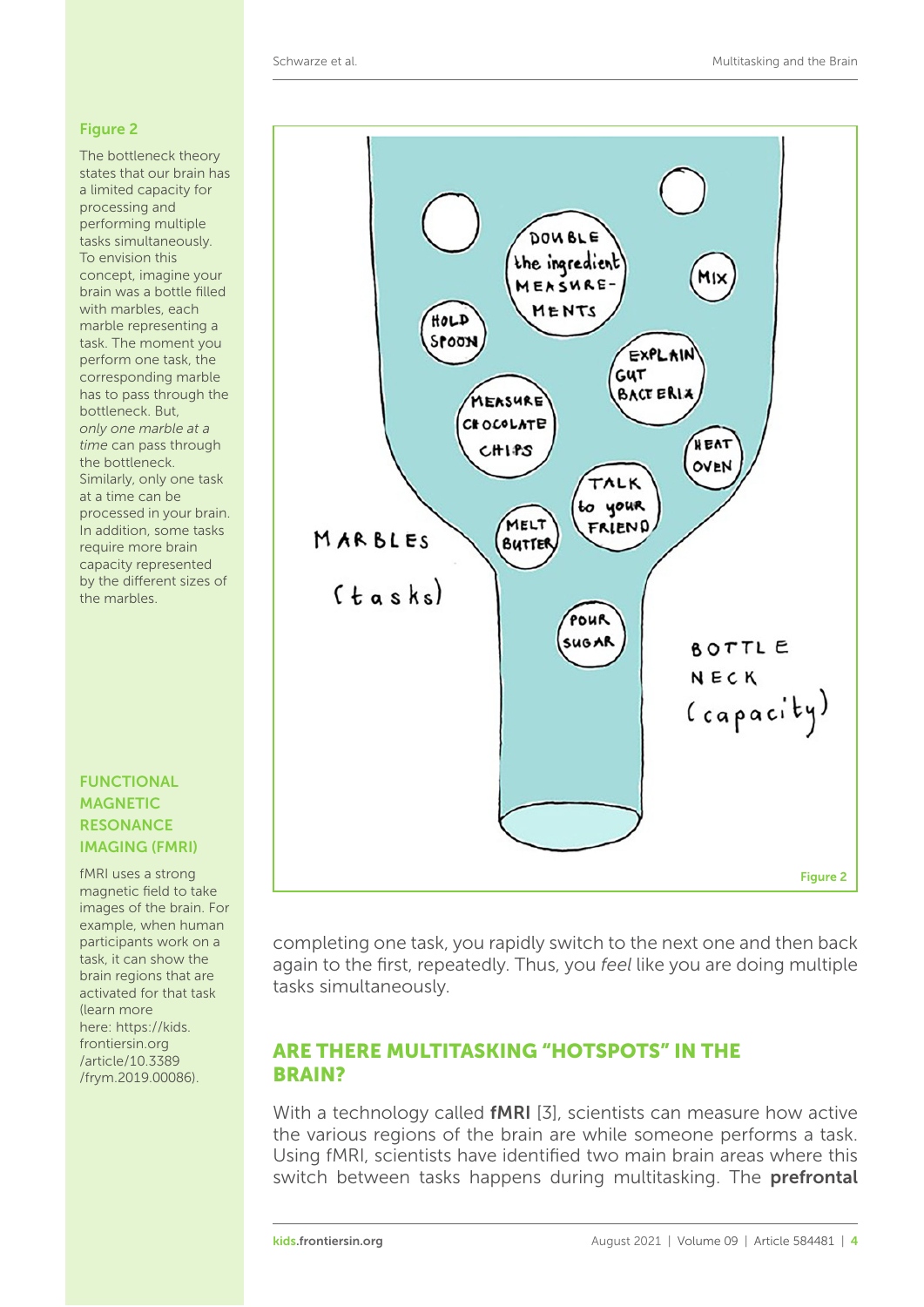#### <span id="page-4-0"></span>Figure 3

Brain regions involved in multitasking. The prefrontal cortex (yellow) and the parietal cortex (green) are both active during multitasking. The parietal cortex stores S-R mappings, that describe the relationship between an external event and the response that is triggered by this event. The prefrontal cortex on the other hand, is essential for selecting the correct S–R-mapping for the task and responding appropriately.

#### PREFRONTAL **CORTEX**

A region at the front of the brain, which is involved in multitasking by selecting the correct S-R mapping for a task and thus for responding appropriately.

## PARIETAL CORTEX

A region at the upper back of the brain, which is involved in multitasking by storing the S-R mapping of each task.

#### **STIMULUS**

An event or a cue, such as a picture or a sound, that activates sensory receptors and causes a response from an organism.

STIMULUS-RESPONSE -MAPPING (SHORT: S-R-MAPPING)

The relation between a stimulus and the response that is appropriate for this stimulus; it can be imagined as a roadmap from stimulus to response.



cortex and the parietal cortex are more active when participants complete two tasks at once, compared to when they process a single task. These brain regions thus appear to be essential for multitasking. Using clever experiments, scientists have developed an idea of what these brain areas do when we multitask [\(Figure 3\)](#page-4-0). The parietal cortex stores the relationship between an external event, such as a picture or a sound (called a **stimulus**), and the response that should happen because of that stimulus. This is called a stimulus-response-mapping or S-R-mapping. In our example experiment, the task rules of pressing the left yellow button if the letter is capitalized and the right blue button if it is a vowel are examples of S-R-mappings stored in the parietal cortex. The prefrontal cortex is essential for selecting the correct S-R-mappings and responding appropriately. So, if you see a capital "A" in the yellow single-task condition, the prefrontal cortex ensures that you press the left yellow button in response [\[4\]](#page-6-3). The prefrontal cortex may be the location of the bottleneck. Practicing multitasking intensively can increase the speed with which the prefrontal cortex processes multiple tasks [\[5\]](#page-6-4) and can improve multitasking even for tasks that were not practiced, but we still do not know how long-lasting these effects are and whether practice also helps us improve multitasking skills in our daily lives.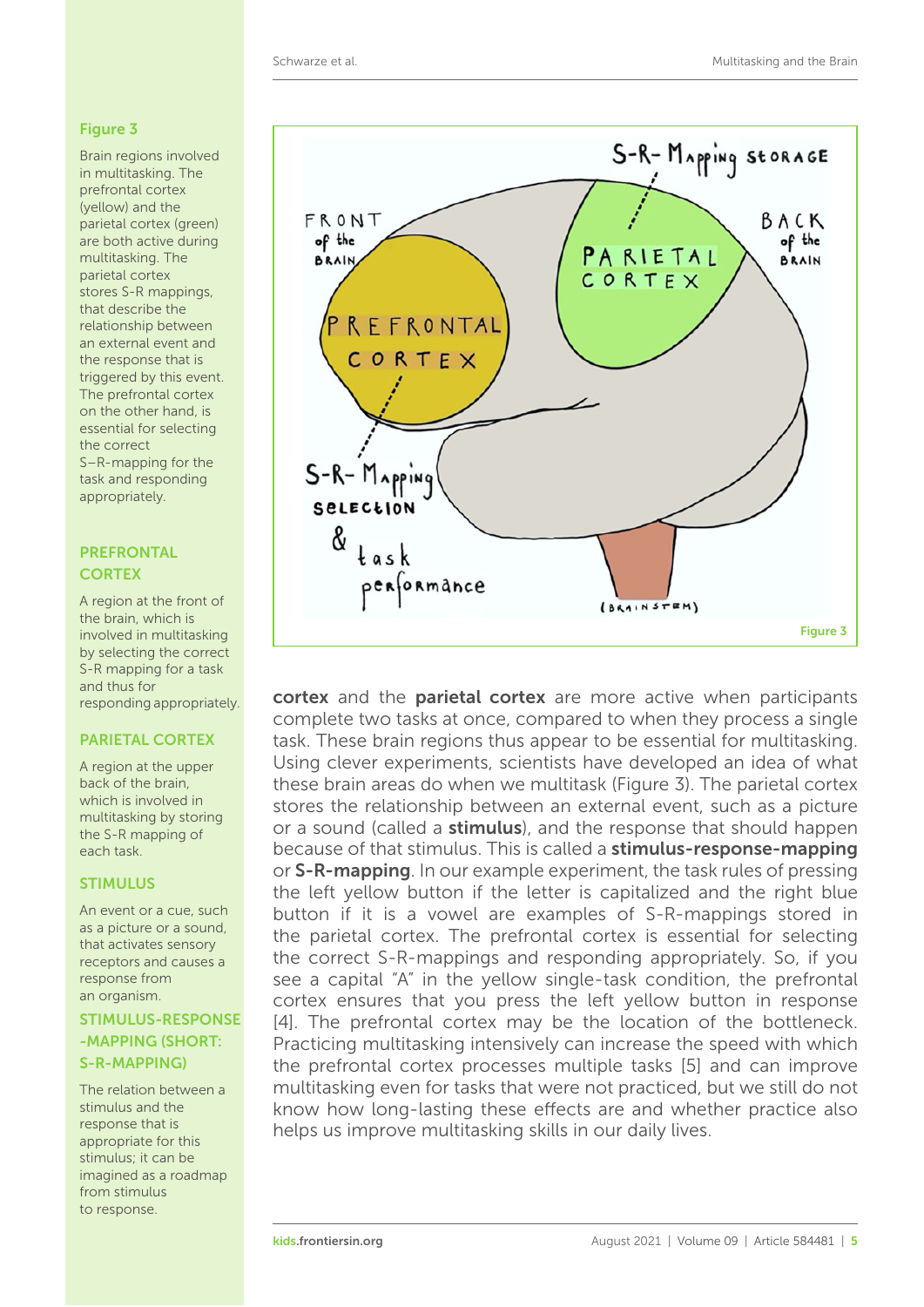Interestingly, some people can switch between tasks or sources of information more easily than others. While many factors influence the ability to multitask, age is especially important [\[6\]](#page-6-5). Perhaps you have observed that your younger siblings have a harder time doing multiple things at a time than you do, or that your own multitasking ability has improved since you were little. That is because the brain regions involved in multitasking and their connections with one another need time to develop, becoming the strongest in late adolescence or early adulthood. Just as your brain keeps changing after adolescence, so does your ability to multitask. As we approach our grandparents' age, the brain regions responsible for task switching function less effectively, making multitasking more difficult again [\[6\]](#page-6-5).

## WE LIVE IN THE AGE OF MEDIA MULTITASKING

Multitasking can be challenging for people regardless of age, but it is also the "new normal" of our time. Even when the situation does not require it, our electronic devices can tempt us to multitask. You may, for example, enjoy listening to music and keeping an eye on social media while completing your homework. In general, research suggests that media multitasking like this can scatter attention and worsen memory, which may impair learning and performance on a task. Additionally, trying to do multiple things at once does *not* save more time than doing tasks one after the other—multitasking actually slows us down! This seems to be mostly true even for frequent media multitaskers with much "practice" and confidence in their ability to switch between tasks [\[7\]](#page-6-6). However, there may be some exceptions to this rule. Experienced video gamers appear to be able to switch between tasks better than non-gamers, at least if the tasks are not very similar [\[8\]](#page-6-7). This does not necessarily mean that video games improve multitasking skills—perhaps people who like to play them are better task switchers to begin with. Finally, researchers are still working to find out if frequent multitasking has any long-term effects, positive or negative, on our cognitive abilities or our brains [\[6\]](#page-6-5).

#### BE SMART ABOUT MULTITASKING!

Although the bottleneck theory has received much support from scientific experiments, there are also competing explanations, and gaps still exist in our knowledge. More research is needed to reveal exactly how multitasking works and why it is challenging to our brains. Multitasking is here to stay, and concerns about its effects will likely persist until more scientific evidence becomes available. In the meantime, it is important to remember that multitasking is a human ability, neither "good" nor "bad." Still, try to be mindful about what kinds of activities you combine. For example, if a task is important and requires your attention, such as studying for an exam, it is better to make it your sole focus and avoid multitasking. In contrast, if time is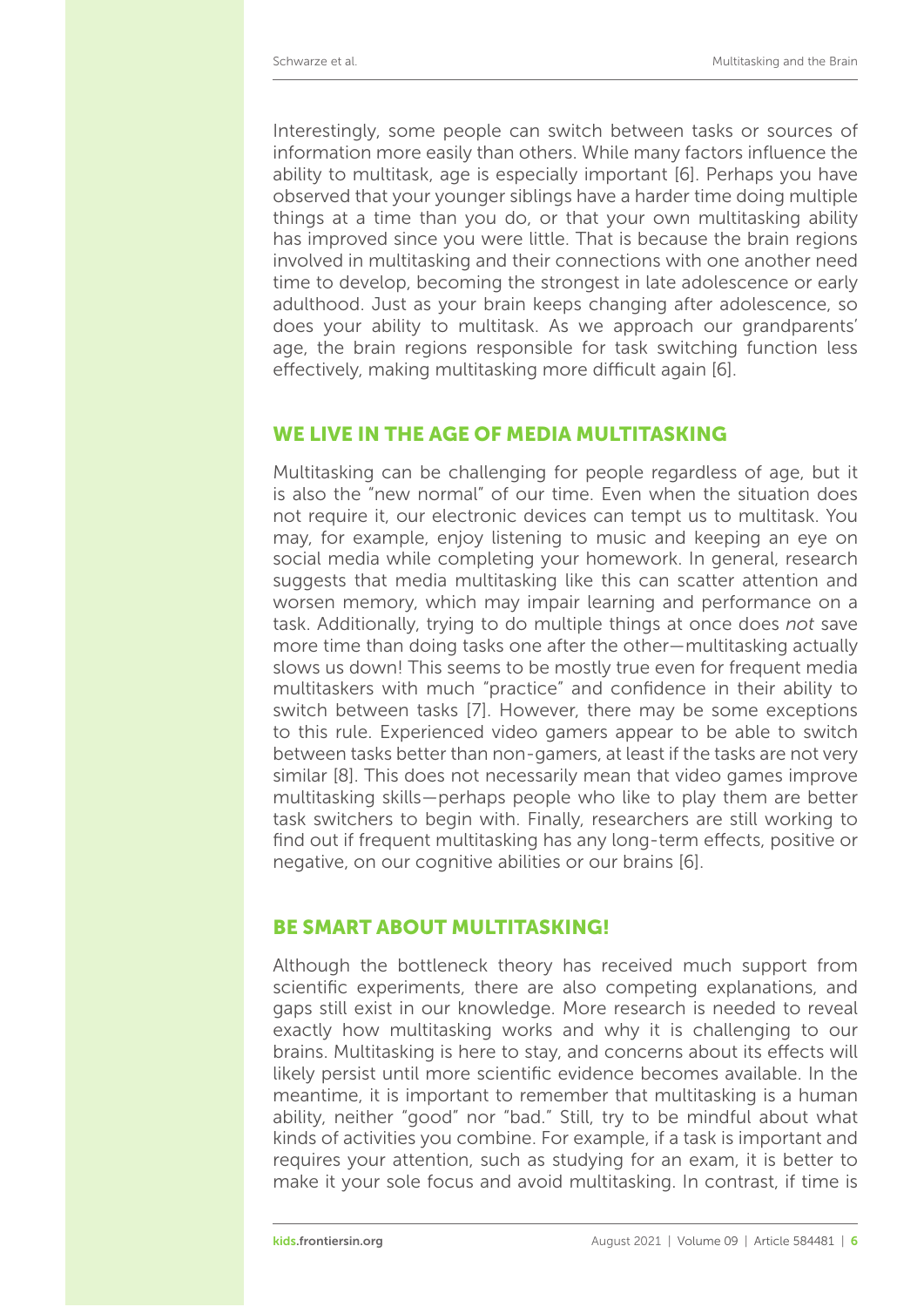not of the essence and there is little at stake, multitasking will not do much harm. So, while you cannot trick your brain into processing more than one task simultaneously, keeping the bottleneck theory in mind can help you multitask smartly!

## ACKNOWLEDGMENTS

We thank our fellow members of the project Mechanisms and Sequential Progression of Plasticity for their insights and feedback on this article.

# REFERENCES

- <span id="page-6-0"></span>1. Dreher, J. C., and Grafman, J. 2003. Dissociating the roles of the rostral anterior cingulate and the lateral prefrontal cortices in performing two tasks simultaneously or successively. *Cereb. Cortex.* [13:329–39. doi: 10.1093/cercor/](https://doi.org/10.1093/cercor/13.4.329) 13.4.329
- <span id="page-6-1"></span>2. Pashler, H. 1984. Processing stages in overlapping tasks: evidence for a central bottleneck. *J. Exp. Psychol. Human.* [10:358–77. doi: 10.1037/0096.1523.1](https://doi.org/10.1037/0096.1523.10.3.358) 0.3.358
- <span id="page-6-2"></span>3. Hoyos, P., Kim, N., and Kastner, S. 2019. How is magnetic resonance imaging used to learn about the brain? *Front. Young Minds*. 7:86. doi: [10.3389/frym.2019.00086](https://doi.org/10.3389/frym.2019.00086)
- <span id="page-6-3"></span>4. Worringer, B., Langner, R., Koch, I., Eickhoff, S. B., Eickhoff, C. R., and Binkofski, F. C. 2019. Common and distinct neural correlates of dual-tasking and task-switching: a meta-analytic review and a neuro-cognitive processing model of human multitasking. *Brain Struct. Funct.* [224:1845–69. doi: 10.1007/s00429-](https://doi.org/10.1007/s00429-019-01870-4) 019-01870-4
- <span id="page-6-4"></span>5. Dux, P. E., Tombu, M., Harrison, S., Rogers, B. P., Tong, F., and Marois, R. 2009. Training improves multitasking performance by increasing the speed of information processing in human prefrontal cortex. *Neuron* 63:127–38. doi: [10.1016/j.neuron.2009.06.005](https://doi.org/10.1016/j.neuron.2009.06.005)
- <span id="page-6-5"></span>6. Courage, M. L., Bakhtiar, A., Fitzpatrick, C., and Brandeau, K. 2015. Growing up multitasking: the costs and benefits for cognitive development. *Dev. Rev.* 35:5–41. doi: [10.1016/j.dr.2014.12.002](https://doi.org/10.1016/j.dr.2014.12.002)
- <span id="page-6-6"></span>7. Uncapher, M. R., and Wagner, A. D. 2017. Minds and brains of media multitaskers: current findings and future directions. *PNAS* 115:9889–96. doi: [10.1073/pnas.1611612115](https://doi.org/10.1073/pnas.1611612115)
- <span id="page-6-7"></span>8. Karle, J. W., Watter, S., and Shedder, J. M. 2010. Task switching in video game players: benefits of selective attention but not resistance to proactive interference. *Acta Psychol.* 134:70–8. doi: [10.1016/j.actpsy.2009.12.007](https://doi.org/10.1016/j.actpsy.2009.12.007)

SUBMITTED: 17 July 2020; ACCEPTED: 05 July 2021; PUBLISHED ONLINE: 02 August 2021.

EDITED BY: [Marcel Ruiz-Mejias,](https://loop.frontiersin.org/people/176619) Pompeu Fabra University, Spain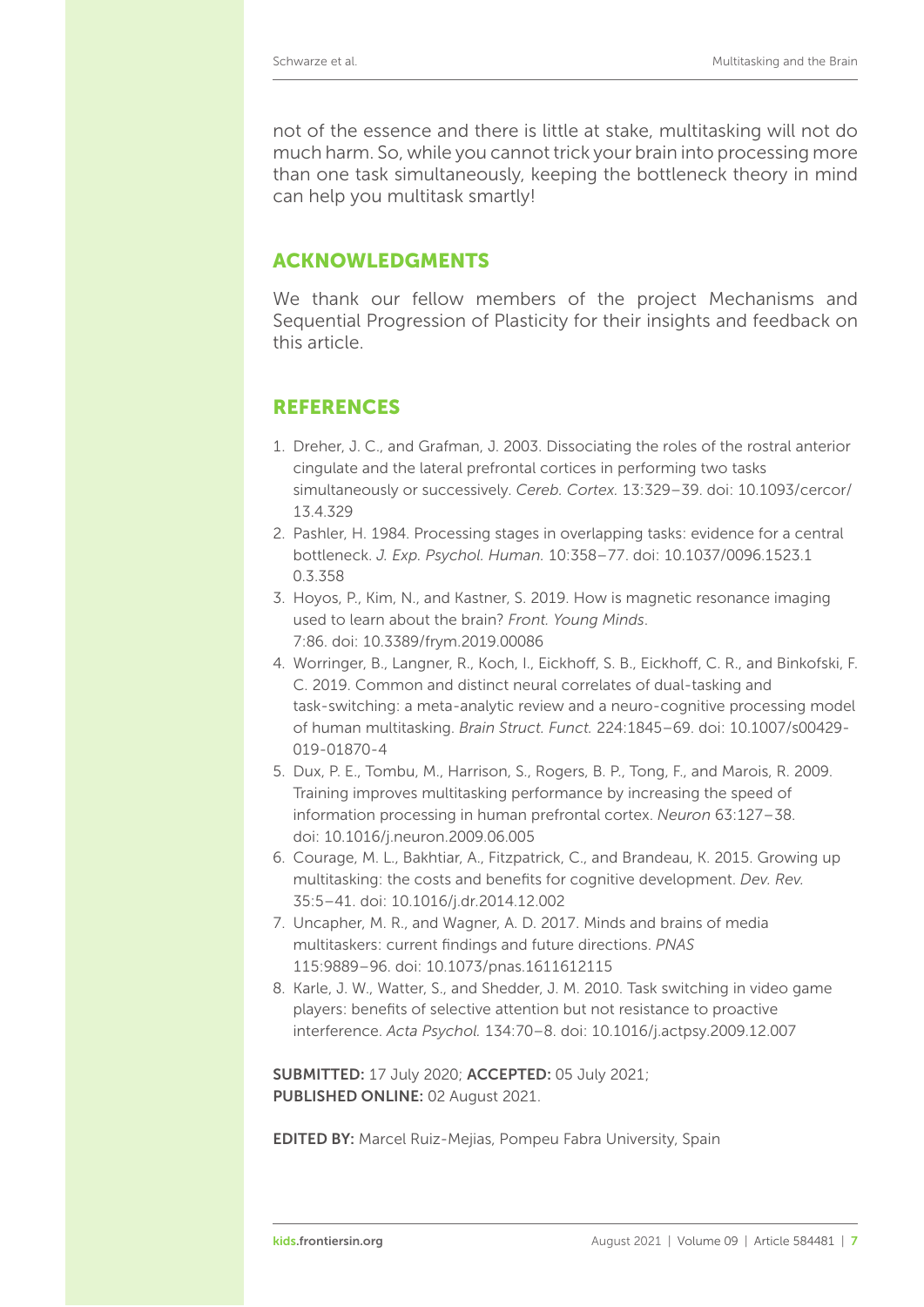CITATION: Schwarze SA, Poppa C, Gawronska SM and Fandakova Y (2021) The More, The Merrier? What Happens In Your Brain When You Are Multitasking? Front. Young Minds 9:584481. doi: [10.3389/frym.2021.584481](https://doi.org/10.3389/frym.2021.584481)

CONFLICT OF INTEREST: The authors declare that the research was conducted in the absence of any commercial or financial relationships that could be construed as a potential conflict of interest.

COPYRIGHT © 2021 Schwarze, Poppa, Gawronska and Fandakova. This is an open-access article distributed under the terms of the Creative Commons [Attribution License \(CC BY\). The use, distribution or reproduction in other forums](https://creativecommons.org/licenses/by/4.0/) is permitted, provided the original author(s) and the copyright owner(s) are credited and that the original publication in this journal is cited, in accordance with accepted academic practice. No use, distribution or reproduction is permitted which does not comply with these terms.

# YOUNG REVIEWER

#### TORBEN, AGE: 12

Torben is motivated, talented, and intelligent. In school, he likes science, math, history, and geography. He loves to read books and is learning Spanish, French, and German. He plays piano and sings in several choirs. He has a special interest in neuroscience-related topics. His English teacher selected him to report on the COVID-19 crisis. To do so, he wrote a Spotify segment and interviewed his teachers about how the pandemic impacted teaching and learning. He enjoys biking and boyscout activities.

# AUTHORS

#### SINA ALEXANDRA SCHWARZE

Sina is a neuroscience Ph.D. student fascinated by our ability to behave adequately in situations we have never been in. She is interested in how we can flexibly switch between tasks posing very different challenges to our abilities. Looking at differences in the way children and adults solve these tasks and how the activity and connections in their brains differ, she wants to learn how the brain develops to be capable of such flexible behavior. When she is not looking at images of brains, you can find her reading, cooking, doing yoga, or running and hiking in the outdoors. [\\*schwarze@mpib-berlin.mpg.de](mailto:schwarze@mpib-berlin.mpg.de)



#### CAROLINE POPPA

Caroline is a master student, currently finishing her degree in neurobiology and behavior while helping scientists examine how plasticity changes the brain over our lifespan. She loves investigating plasticity in the human brain, using modern technologies like fMRI. Caroline is especially interested in the mechanisms underlying learning and developmental psychology. Apart from science, she is very fond of outdoor sports, arts, and indie pop music–often running through the forests of Berlin in her free time. [\\*poppa@mpib-berlin.mpg.de](mailto:poppa@mpib-berlin.mpg.de)